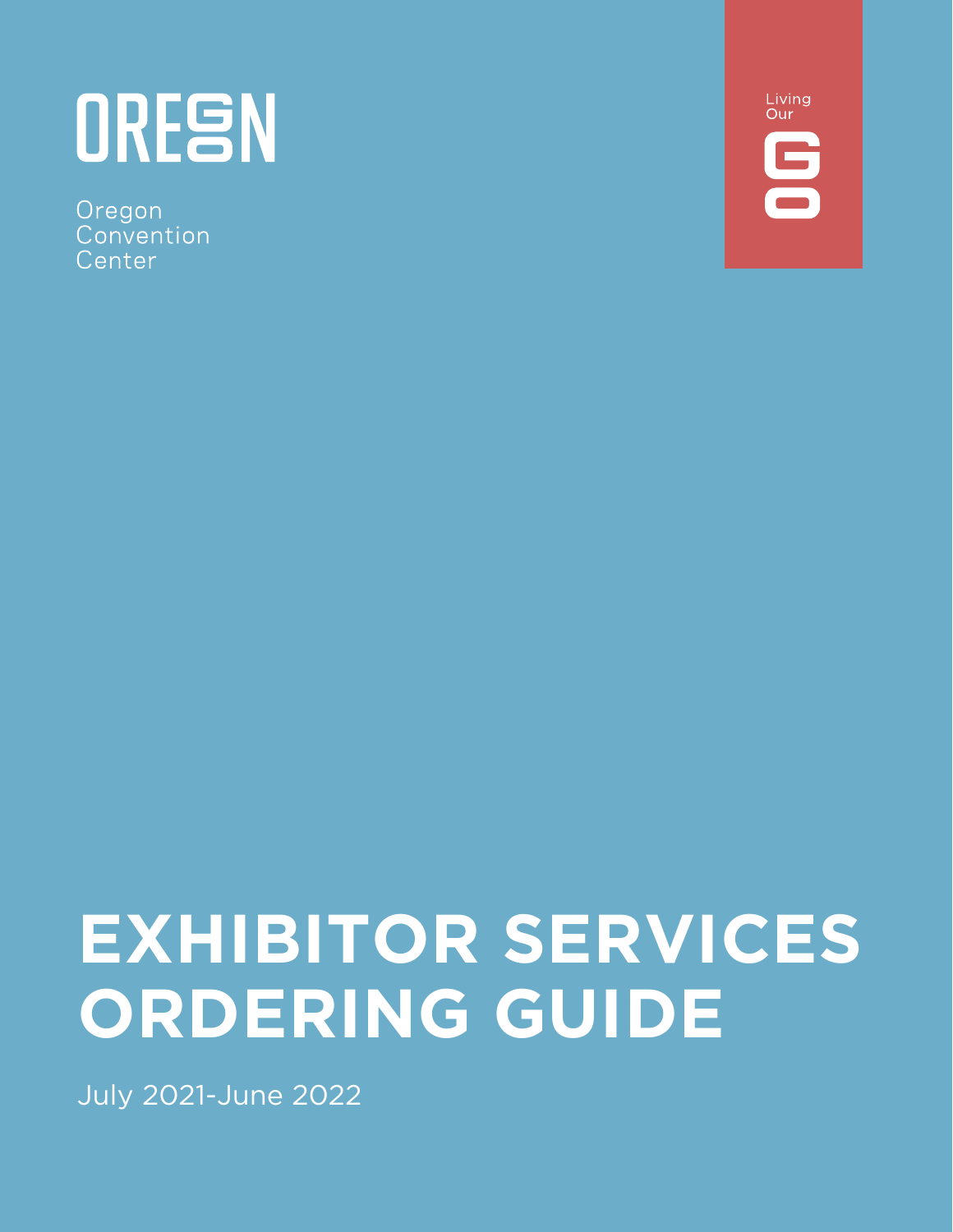### **Table of Contents**

| Welcome!                        | 3 |
|---------------------------------|---|
| Electrical                      | 4 |
| Telecom & Internet              | 5 |
| Audio Visual                    | 6 |
| <b>Compressed Air</b>           | 7 |
| Water & Natural Gas             |   |
| Booth Cleaning & Porter Service | R |
|                                 |   |

#### WE ARE A CENTER IN MOTION.

Defined by you and what you can accomplish inside our walls. We don't decide the future. We provide a place where you can. Where you can Join. Change. Dismantle. Engage. Cherish, Love, Uphold, Refute, Challenge, Galvanize and Improvise – until you figure out what will come next.

#### THIS IS A PLACE OF ACTION.

There are no nos, no if onlys, no maybes. There is only right now. Ready? Go.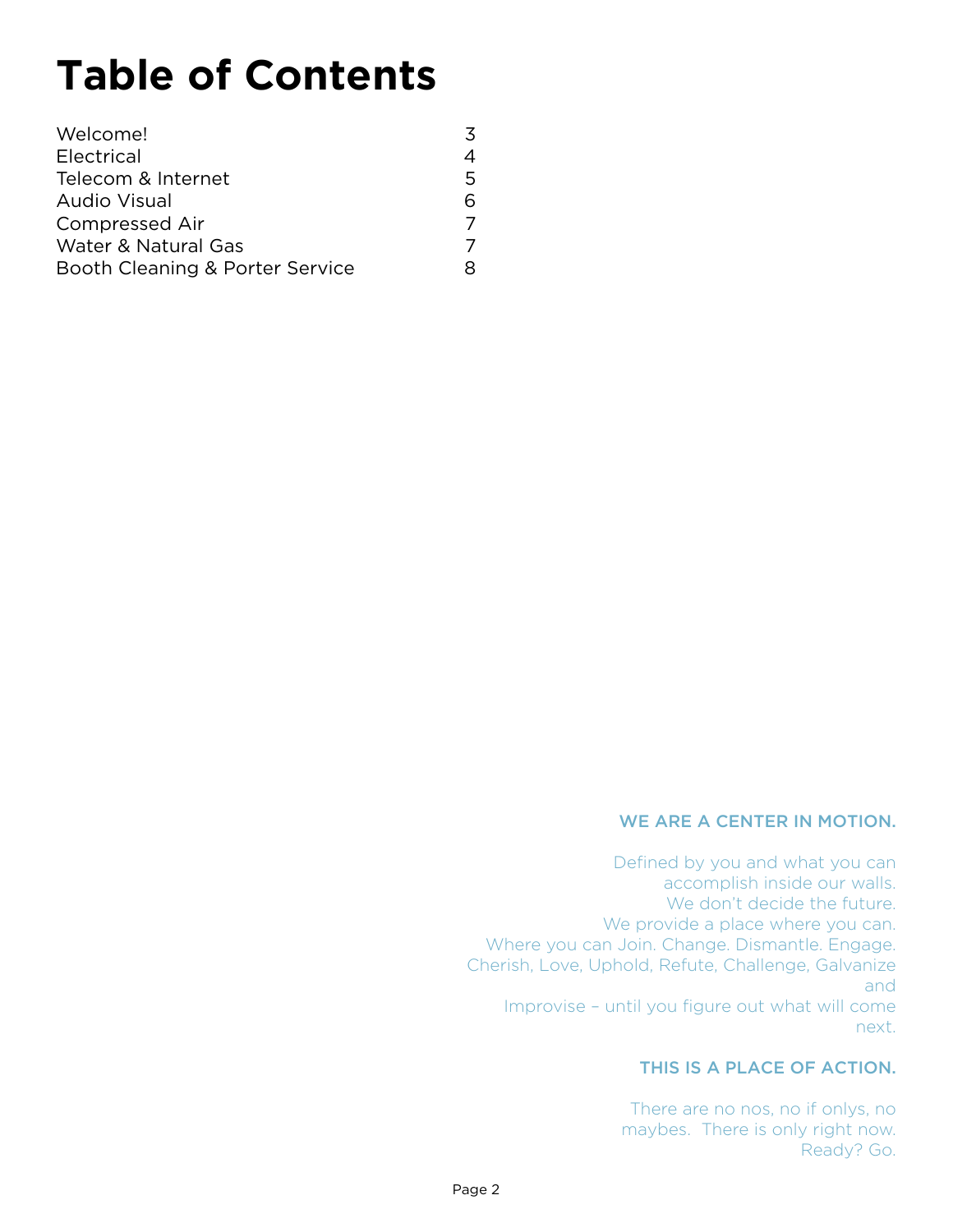### **WELCOME!**

#### <span id="page-2-0"></span>**YOU'RE WELCOME HERE!**

As an exhibitor, we want to provide you with comprehensive information about all of the services you'll need for a successful experience at the OCC. Our Exhibitor Services Team is here to help make planning and ordering easy for all exhibitors.

The Oregon Convention Center is the exclusive provider of:

- **Electrical**
- Water Connection and Fill & Drain
- Natural Gas
- Compressed Air
- Cable TV
- Telecom and Internet
- Booth Cleaning and Porter Service

For your audio visual needs, OCC's GO Productions has a full range exhibitor rentals available.

#### **GENERAL INFORMATION**

#### **DIRECTIONS AND PARKING**

Street address: [777 NE Martin Luther King, Jr.](https://goo.gl/maps/w5wT7pxFL73UUFCRA)  [Boulevard, Portland, OR 97232](https://goo.gl/maps/w5wT7pxFL73UUFCRA)

For more information, please visit [https://www.](https://www.oregoncc.org/en/attend/parking-directions ) [oregoncc.org/en/attend/parking-directions.](https://www.oregoncc.org/en/attend/parking-directions )

#### **LOAD-IN AND LOAD-OUT**

For information about Load-in and Load-out, please visit [https://www.oregoncc.org/en/](https://www.oregoncc.org/en/exhibit/load-load-out) [exhibit/load-load-out.](https://www.oregoncc.org/en/exhibit/load-load-out)

#### **SUSTAINABILITY**

We want to make it as easy as possible for you to organize and execute a sustainable event. Our [sustainability communication kit](https://www.oregoncc.org/sites/default/files/FY18-19_OCC_Sustainability_Communication_Kit_for_%20Exhibitors.pdf) for exhibitors can help!

#### **TERMS AND CONDITIONS**

To read our full terms of service for exhibitors at OCC, please visit [https://www.oregoncc.org/](https://www.oregoncc.org/sites/default/files/OCC_Terms_of_Service.pdf) [sites/default/files/OCC\\_Terms\\_of\\_Service.pdf](https://www.oregoncc.org/sites/default/files/OCC_Terms_of_Service.pdf)

#### **ORDERING POLICIES & PROCEDURES**

#### **PRICING**

#### Save money by ordering early!

Advance, Standard and Floor rates are available for most services.

Advance rates apply to orders received 14 days prior to the event start date.

Standard rates apply to orders received after the advance rate deadline.

Floor rates apply to orders received on or after the first event move-in day.

Pricing is subject to change without notice.

#### **ORDERING**

Exhibitor ordering is easy through our online Exhibitor Service Center. To order, visit [https://www.oregoncc.org/en/Exhibit](https://www.oregoncc.org/en/Exhibit ) and click "Order Now".

If you have a special request, please email our exhibitor service desk at [occexhibitorservices@](mailto:occexhibitorservices%40edlen.com?subject=) [edlen.com](mailto:occexhibitorservices%40edlen.com?subject=) or call 503-731-7918.

#### **PAYMENTS**

Payment for services must be received in advance. Service will be delivered only after payment is received. Any additional costs incurred for orders or services placed at show site, including labor and material handling, are due and payable upon installment of equipment.

#### **REFUNDS**

Claims for refunds must be submitted by the exhibitor to Exhibitor Services prior to event close. Credit will not be given for services installed and not used. Refunds are issued in the same manner in which payment was received.

#### **CONTACT US!**

If you have any unanswered questions, please contact our Exhibitor Service desk at 503-731-7918 or [occexhibitorservices@edlen.](mailto:occexhibitorservices%40edlen.com?subject=) [com](mailto:occexhibitorservices%40edlen.com?subject=) and we will be happy to assist you!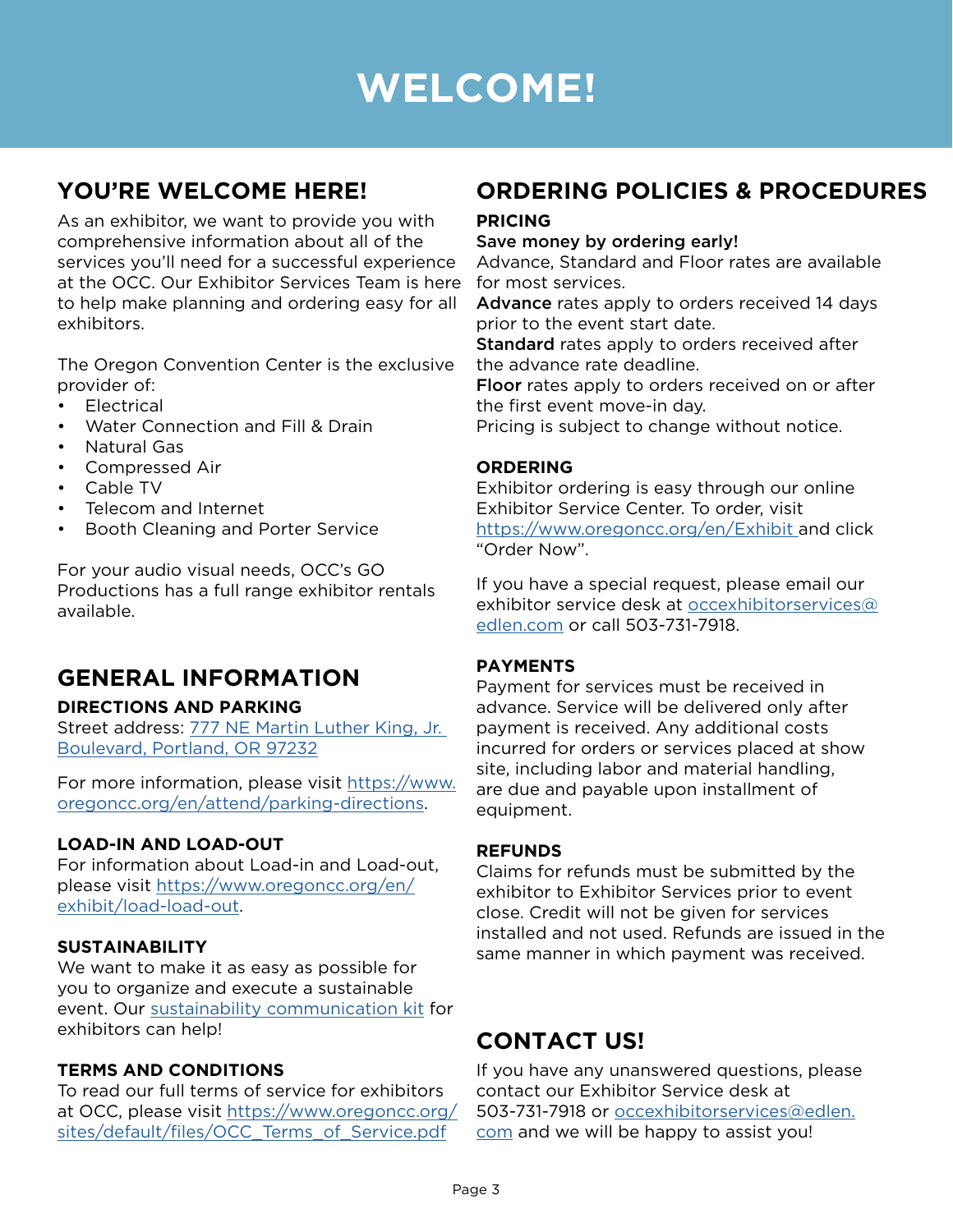### **ELECTRICAL**

#### <span id="page-3-0"></span>Prices listed are run of show unless otherwise marked.

| <b>120 VOLT</b>              | <b>ADVANCE</b> | <b>STANDARD</b> | <b>FLOOR</b>    |
|------------------------------|----------------|-----------------|-----------------|
| 5 Amps (500 Watts)           | \$114          | \$142           | \$170           |
| 10 Amps (1,000 Watts)        | \$136          | \$169           | \$203           |
| 15 Amps (1,500 Watts)        | \$157          | \$196           | \$236           |
| 20 Amps (2,000 Watts)        | \$179          | \$223           | \$255           |
| <b>208 VOLT SINGLE PHASE</b> | <b>ADVANCE</b> | <b>STANDARD</b> | <b>FLOOR</b>    |
| 20 Amps                      | \$277          | \$346           | \$415           |
| 30 Amps                      | \$331          | \$414           | \$497           |
| 60 Amps                      | \$575          | \$718           | \$862           |
| 100 Amps                     | \$956          | \$1,194         | \$1,433         |
| <b>208 VOLT THREE PHASE</b>  | <b>ADVANCE</b> | <b>STANDARD</b> | <b>FLOOR</b>    |
| 20 Amps                      | \$342          | \$427           | \$513           |
| 30 Amps                      | \$424          | \$530           | \$636           |
| 60 Amps                      | \$737          | \$921           | \$1,106         |
| 100 Amps                     | \$1,155        | \$1,443         | \$1,732         |
| 200 Amps                     | \$2,174        | \$2,718         | \$3,261         |
| <b>480 VOLT SINGLE PHASE</b> | <b>ADVANCE</b> | <b>STANDARD</b> | <b>FLOOR</b>    |
| 20 Amps                      | \$569          | \$711           | \$853           |
| 30 Amps                      | \$746          | \$932           | \$1,119         |
| 60 Amps                      | \$1,252        | \$1,565         | \$1,878         |
| 100 Amps                     | \$1,957        | \$2,446         | \$2,935         |
| 200 Amps                     | \$3,918        | \$4,897         | \$5,877         |
| <b>480 VOLT THREE PHASE</b>  | <b>ADVANCE</b> | <b>STANDARD</b> | <b>FLOOR</b>    |
| 20 Amps                      | \$679          | \$849           | \$1,018         |
| 30 Amps                      | \$858          | \$1,072         | \$1,287         |
| 60 Amps                      | \$1,474        | \$1,842         | \$2,210         |
| 100 Amps                     | \$2,203        | \$2,754         | \$3,305         |
| 200 Amps                     | \$4,400        | \$5,500         | \$6,600         |
| <b>RENTAL EQUIPMENT</b>      | <b>ADVANCE</b> | <b>STANDARD</b> | <b>FLOOR</b>    |
| 6-Outlet Power Strip         | \$25           | \$28            | \$31            |
| 25' Extension Cord           | \$28           | \$31            | \$34            |
| <b>ELECTRICAL LABOR</b>      |                |                 | <b>PER HOUR</b> |
| Standard 7am-7pm             |                | \$102           |                 |
| Holiday                      |                | \$204           |                 |

There is a minimum labor charge of one (1) hour for installation and (1/2) hour for removal for all 208V/480V electical services or if you require the outlets to be distributed to a specific location. Electricity will be turned on one (1) hour prior to show opening and off one (1) hour after show closing on show days. If you require power at any other time, please request 24-hour power for an additional charge.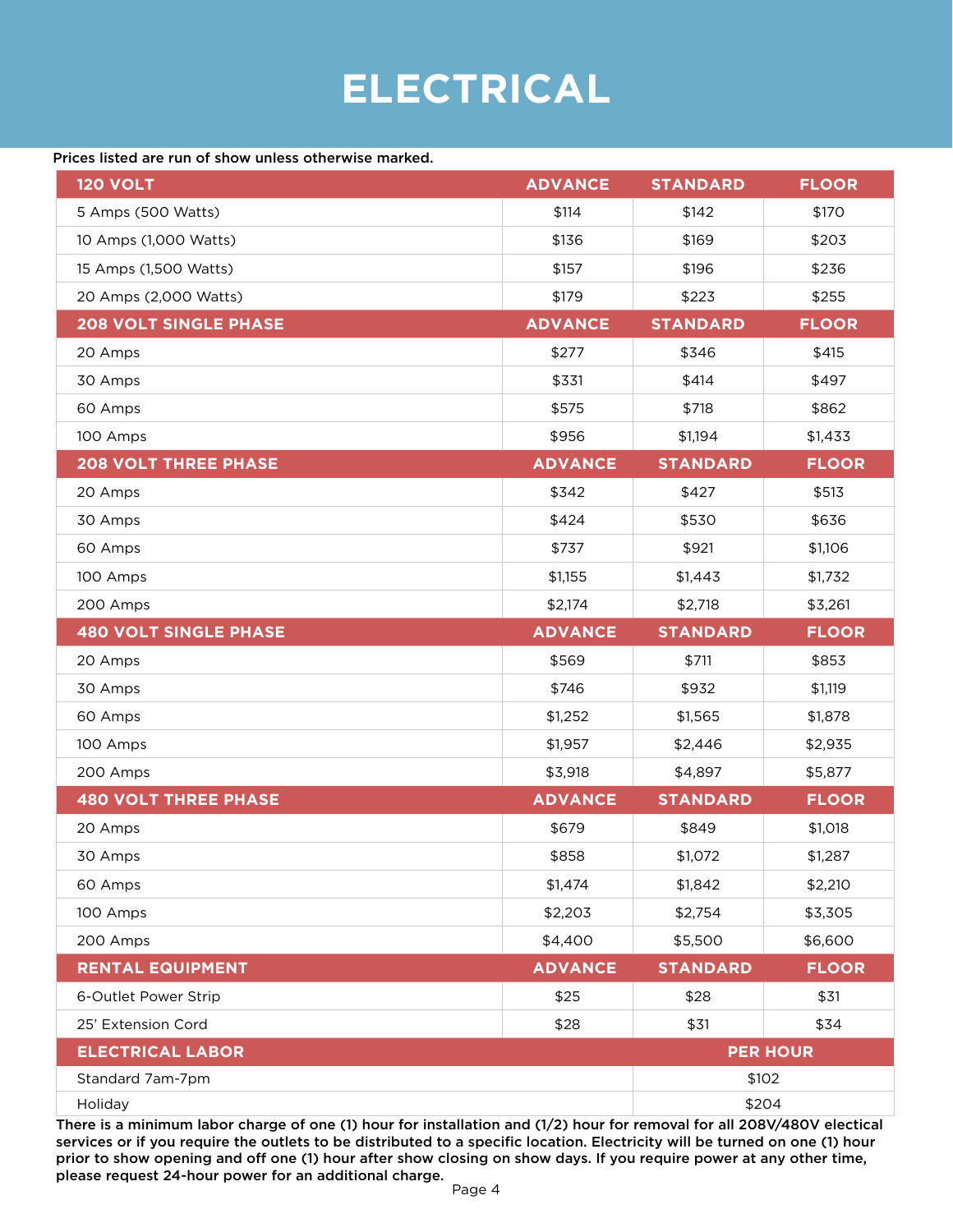### **TELECOM & INTERNET**

#### <span id="page-4-0"></span>Prices listed are per day unless otherwise marked.

| <b>SHARED INTERNET ACCESS</b>                                                                                                               | <b>ADVANCE</b> | <b>STANDARD</b> | <b>FLOOR</b> |
|---------------------------------------------------------------------------------------------------------------------------------------------|----------------|-----------------|--------------|
| <b>Basic Internet - Wired</b><br>Up to 3Mbps for 1 device                                                                                   | \$200          | \$250           | \$300        |
| <b>Business Class Internet - Wired</b><br>Up to 10 Mbps for 10 devices; includes 1 wired drop<br>(use of layer 2 Ethernet switch permitted) | \$600          | \$750           | \$900        |
| <b>Business Class Wiring</b><br>(additional device wiring for Business Class Internet)                                                      | \$100/each     | \$125/each      | \$150/each   |
| <b>Business Class - Wi-Fi</b><br>Up to 10 Mbps per connection                                                                               | \$50           | \$50            | \$50         |
| <b>Business Class Group - Wi-Fi</b><br>Up to 10Mbps for 10 devices                                                                          | \$300          | \$375           | \$450        |

\*The use of routers (wired, wireless, or other network equipment) is prohibited without prior authorization.

| <b>TELEPHONE SERVICES</b>                                  |            | ADVANCE STANDARD | <b>FLOOR</b> |
|------------------------------------------------------------|------------|------------------|--------------|
| <b>Standard Voice Line</b><br>Includes line with telephone | \$260/each | \$325/each       | \$390/each   |
| <b>Credit Card/Fax Line</b><br>Includes line with jack     | \$260/each | \$325/each       | \$390/each   |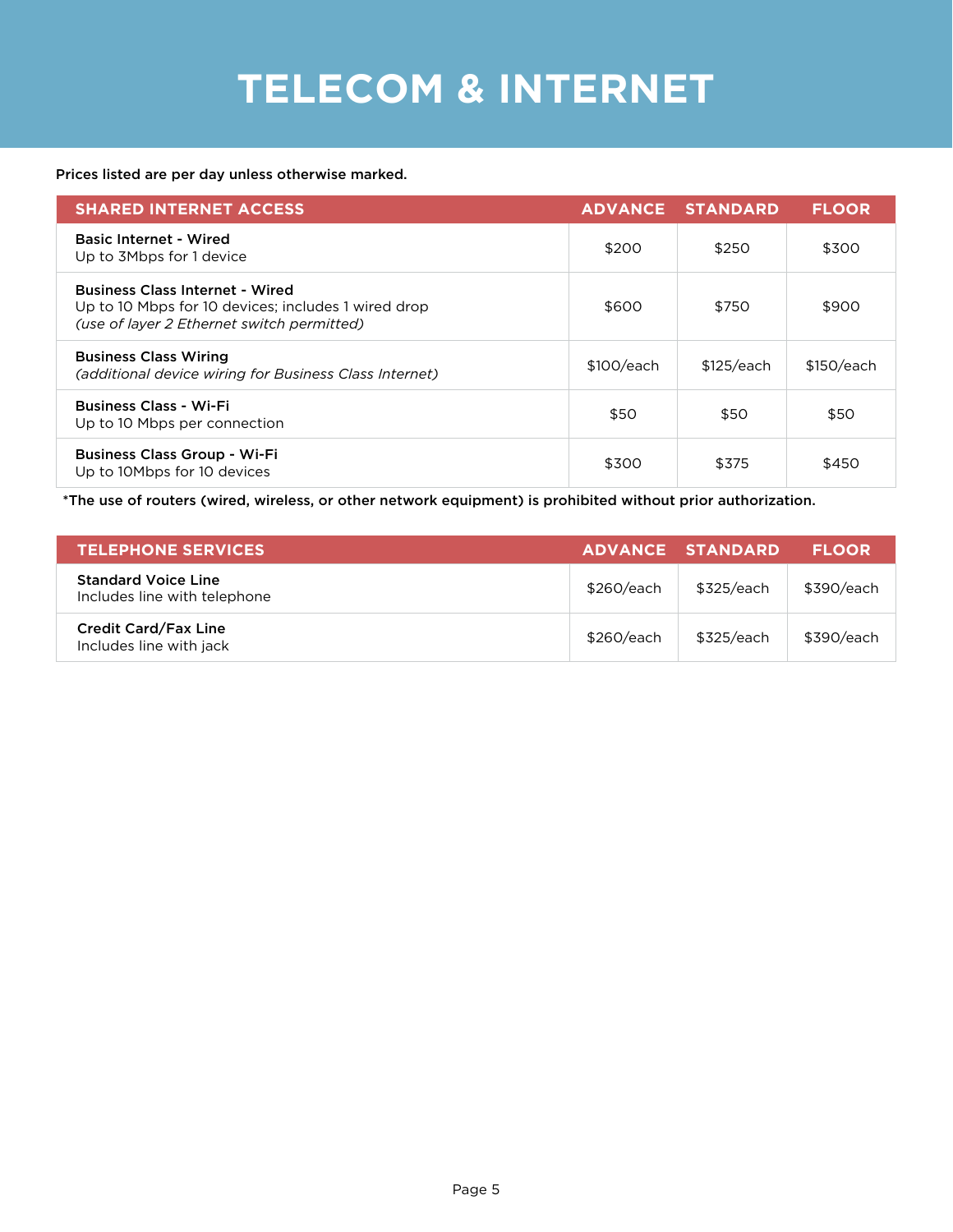### **AUDIO VISUAL**

#### <span id="page-5-0"></span>Prices listed are per day unless otherwise marked.

| <b>AUDIO EQUIPMENT</b>                        | <b>ADVANCE</b> | <b>STANDARD</b> |
|-----------------------------------------------|----------------|-----------------|
| Wireless Mic (Handheld/Lapel)                 | \$120          | \$150           |
| 6 Channel Mixer                               | \$50           | \$63            |
| Two Powered Speakers with a (6) Channel Mixer | \$150          | \$188           |
| Powered Speaker w/Stand                       | \$75.25        | \$94            |
| CD Player                                     | \$50.50        | \$63            |
| <b>VIDEO EQUIPMENT</b>                        | <b>ADVANCE</b> | <b>STANDARD</b> |
| 8' Tripod Projection Screen                   | \$35           | \$44            |
| 9' x 12' Cradle Projection Screen             | \$60           | \$75            |
| Safe Lock Stand                               | \$20           | \$25            |
| LCD 3200 Lumen SD Projector                   | \$300          | \$375           |
| LCD 4700 Lumen HD Projector                   | \$380          | \$475           |
| 25' VGA Cable                                 | \$25           | \$31.25         |
| <b>MONITORS</b>                               | <b>ADVANCE</b> | <b>STANDARD</b> |
| 22" Monitor                                   | \$130.50       | \$163           |
| 32" Monitor                                   | \$286          | \$357           |
| 47" Monitor                                   | \$336          | \$420           |
| 50" Monitor                                   | \$396          | \$495           |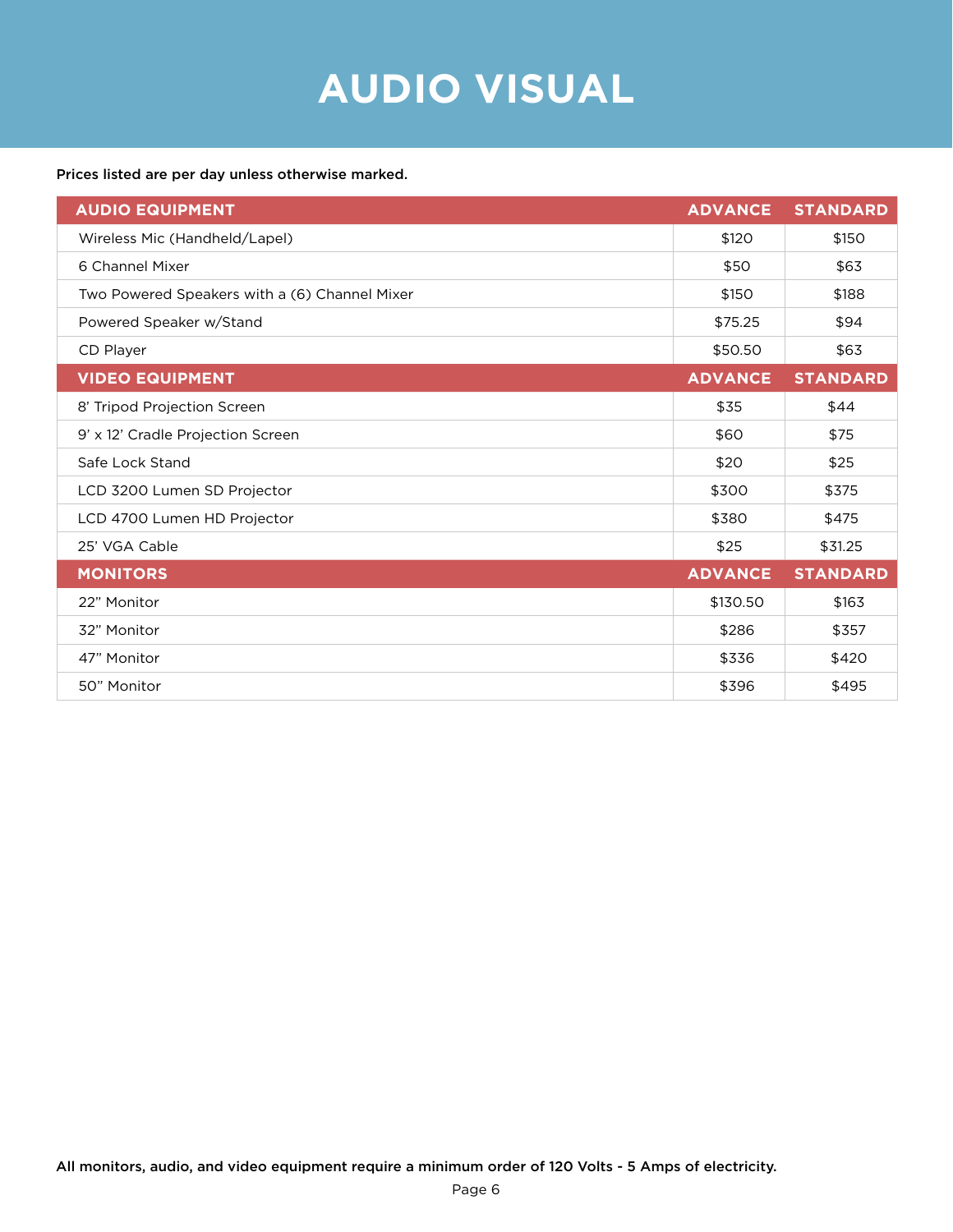### **COMPRESSED AIR, WATER & NATURAL GAS**

#### <span id="page-6-0"></span>Prices listed are run of show unless otherwise marked.

| <b>COMPRESSED AIR</b>                                                   | <b>ADVANCE</b> | <b>STANDARD</b> | <b>FLOOR</b> |
|-------------------------------------------------------------------------|----------------|-----------------|--------------|
| First Connection - 90-100 PSI (Service Outlet - 1/2" C10-26 Disconnect) | \$270          | \$337           | \$404        |
| Each Additional Connection                                              | \$120          | \$150           | \$180        |
| <b>WATER</b>                                                            | <b>ADVANCE</b> | <b>STANDARD</b> | <b>FLOOR</b> |
| First Connection - 55-65 PSI (Service Outlet - Garden Hose Thread)      | \$256          | \$320           | \$348        |
| Each Additional Connection                                              | \$120          | \$150           | \$180        |
| One Time Fill & Drain - 1-99 Gallons                                    | \$140          | \$175           | \$210        |
| One Time Fill & Drain - 100-250 Gallons                                 | \$280          | \$350           | \$420        |
| One Time Fill & Drain - 251-500 Gallons                                 | \$340          | \$425           | \$510        |
| One Time Fill & Drain - Each Additional 100 Gallons                     | \$45           | \$56            | \$67         |
| <b>NATURAL GAS</b>                                                      | <b>ADVANCE</b> | <b>STANDARD</b> | <b>FLOOR</b> |
| First Connection - 3/4" NPTM Thread                                     | \$280          | \$350           | \$384        |
| Each Additional Connection                                              | \$140          | \$175           | \$175        |
| <b>SUPPLIES &amp; MATERIALS</b>                                         |                | <b>EACH</b>     |              |
| All Air Fittings                                                        |                | \$15            |              |
| All Pipe Fittings - up to $\frac{3}{4}$ "                               |                | \$10            |              |
| <b>ENGINEERING LABOR</b>                                                |                | <b>PER HOUR</b> |              |
| Standard 7am-7pm                                                        |                |                 | \$97         |
| Holiday                                                                 |                |                 | \$194        |

Connection information: Service will be brought to the rear of the booth in the most convenient manner. Exhibitors must furnish necessary fittings to connect 1/2" female quick-disconnect for air and 3/4" male GHT thread for water connection. Natural gas is ¾" male NPTM thread.

Exhibitor is responsible for required equipment regulators.